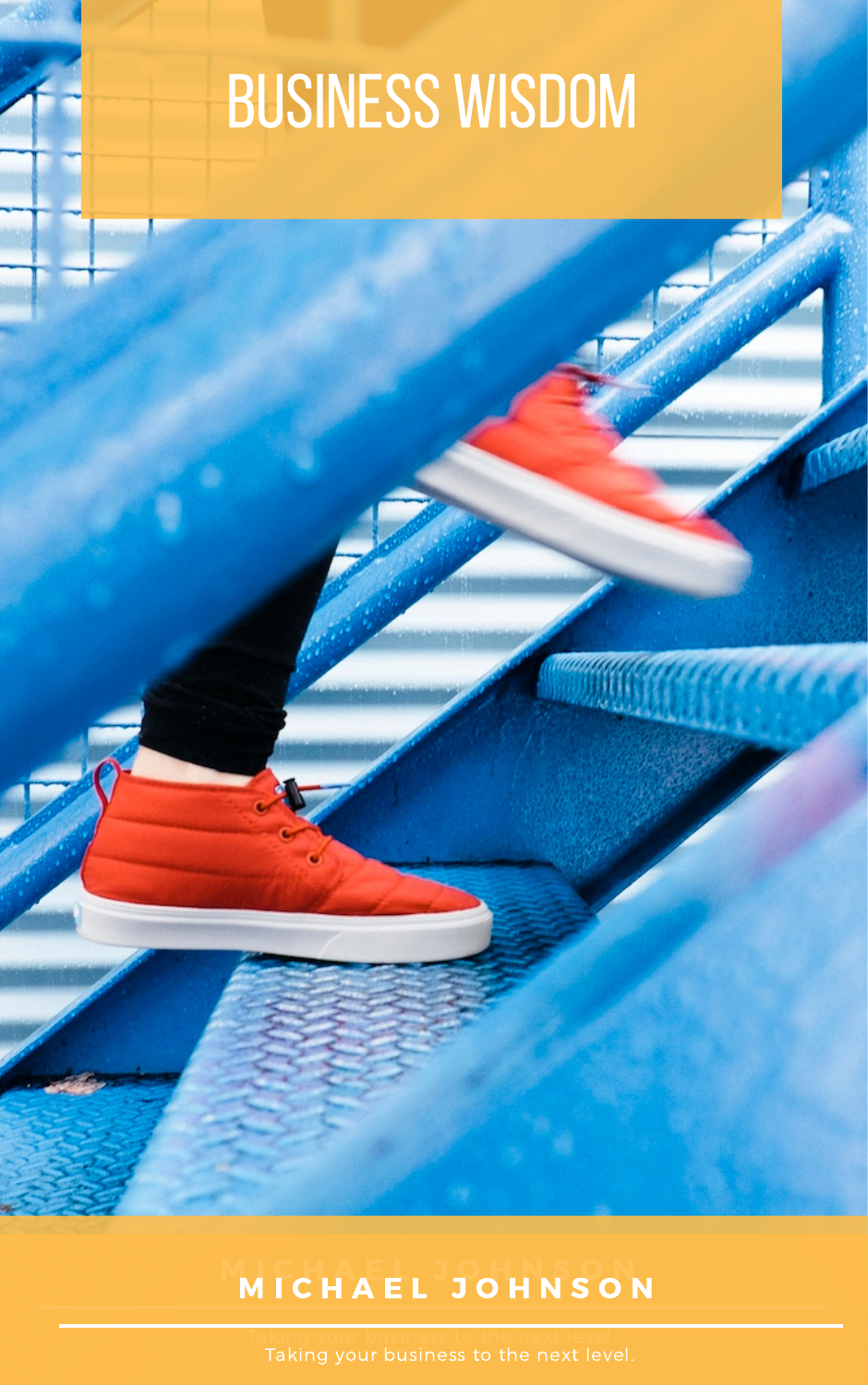So, here you are in business. What does that mean? You probably know how to make something or do something well enough to fill a need that others are willing to pay for. Is that what a business is? A way to make money? Is that it?

At first making money is what 'it' is. Then things begin to change. Changes like getting busier with delivering whatever you do. Or, realizing doing it in the place your doing it is not working anymore. Or, the struggle of not enough predictable demand. Bottom line is change is a reality of life no matter how you spend your time. Ultimately change is the catalyst for the recognition that making or doing stuff for money is not all there is to a business. Not at all.

The biggest fallacy about starting a business is that we are all somehow innately equipped to do it. We are all born with the ability to do something with our talent to make money, then manage and execute a vision, create a brand, develop a culture, manage finances, market the brand, then consistently sell and deliver a compelling customer experience. All at a level that the marketplace will not only notice but actually demand more of. We are all born with all that? Meanwhile creating a life where you and your family can thrive. Really?

The truth is none of us are born with all those abilities. It is rare enough that someone can develop their talent on their own to a level that others want and want to pay for.